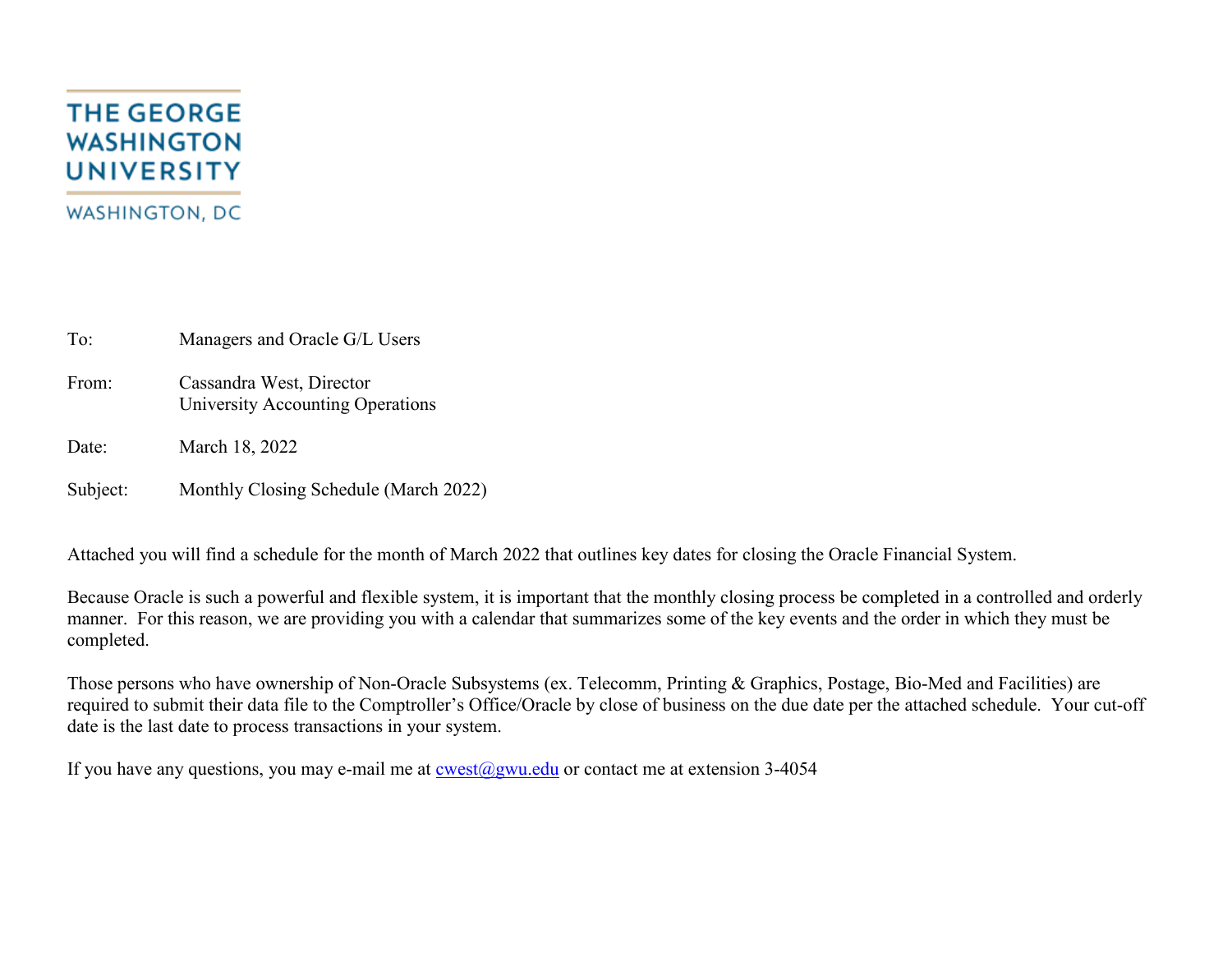| Sunday          | Monday                                                                                                                                                              | Tuesday                                                                                                                                                                       | Wednesday                                     | Thursday                                                                              | Friday          | Saturday        |
|-----------------|---------------------------------------------------------------------------------------------------------------------------------------------------------------------|-------------------------------------------------------------------------------------------------------------------------------------------------------------------------------|-----------------------------------------------|---------------------------------------------------------------------------------------|-----------------|-----------------|
|                 |                                                                                                                                                                     | 1                                                                                                                                                                             | 2                                             | $\mathfrak{Z}$                                                                        | $\overline{4}$  | 5               |
| 6               | $7\overline{ }$                                                                                                                                                     | 8                                                                                                                                                                             | $\overline{9}$                                | 10                                                                                    | $\overline{11}$ | 12              |
| $\overline{13}$ | 14                                                                                                                                                                  | 15<br>Facilities 1st Half<br>Cut-off                                                                                                                                          | 16<br>Facilities 1 <sup>st</sup> Half Posting | $\overline{17}$                                                                       | $\overline{18}$ | 19              |
| 20              | $\overline{21}$                                                                                                                                                     | 22                                                                                                                                                                            | 23                                            | $\overline{24}$                                                                       | 25              | $\overline{26}$ |
| 27              | 28<br>Telecomm Cut-off<br>Printing & Graphic Cut-off<br>Postage Cut-off<br>Bio-Med Cut-off<br>Facilities 2 <sup>nd</sup> Half Cut-off<br>Telecomm 3rd Party Cut-off | $\overline{29}$<br><b>Telecomm Posting</b><br>Printing & Graphic Posting<br>Postage Posting<br>Bio-Med Posting<br>Facilities $2nd$ Half Posting<br>Telecomm 3rd Party Posting | $\overline{30}$                               | $\overline{31}$<br>J/E Cut-off<br>Draws to be recorded by<br>Senior Accountant in G/L |                 |                 |

The George Washington University Monthly Closing Schedule

**Mar 2022**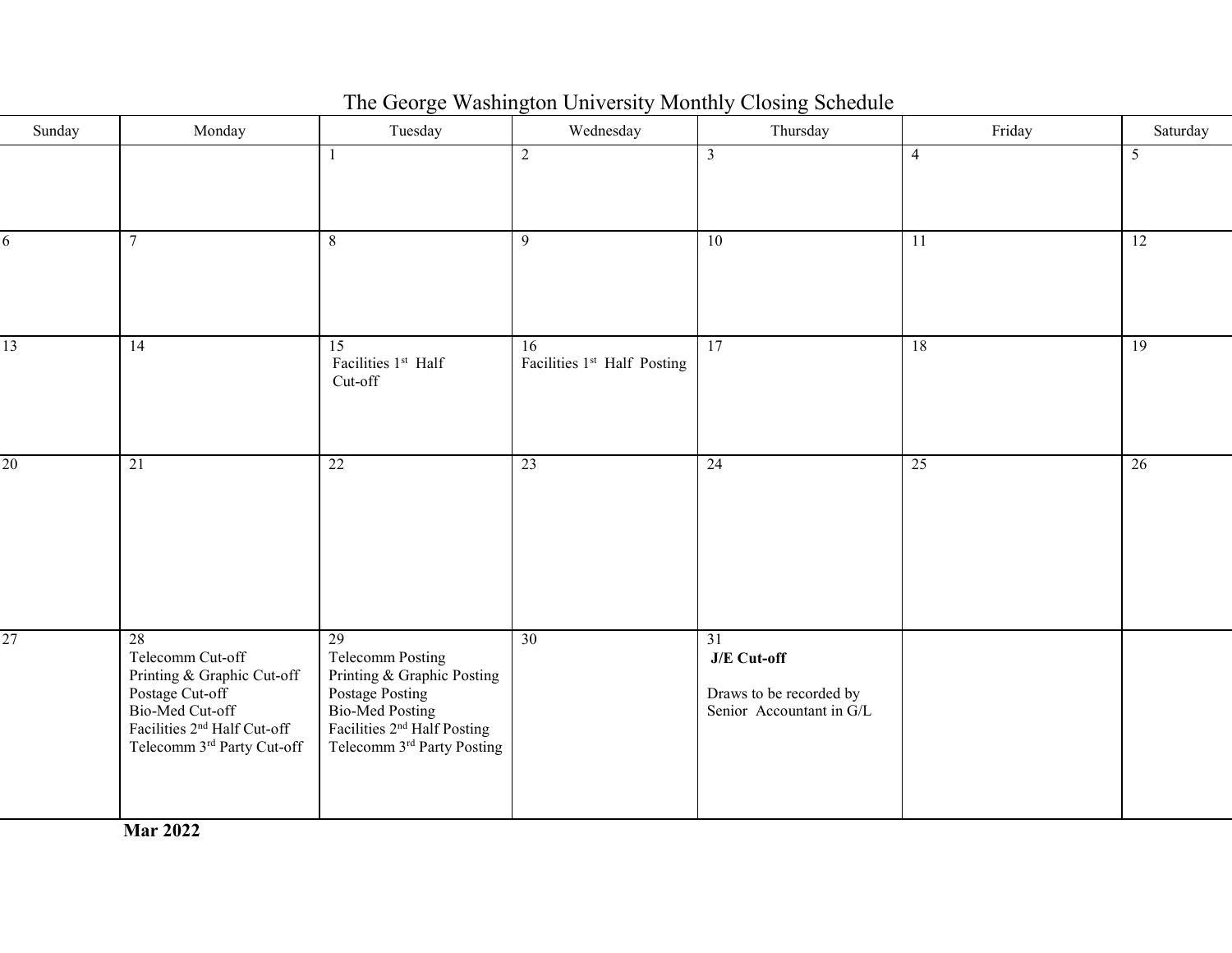## **The George Washington University Comptroller's Office March 2022 Monthly Closing Schedule**

|                                                                | <b>Closing Dates</b>                                                                                                             |
|----------------------------------------------------------------|----------------------------------------------------------------------------------------------------------------------------------|
|                                                                | $03 - 31 - 22$<br>$04 - 01 - 22$                                                                                                 |
|                                                                |                                                                                                                                  |
|                                                                |                                                                                                                                  |
|                                                                |                                                                                                                                  |
| 4:30 <sub>pm</sub><br>4:30 <sub>pm</sub><br>4:30 <sub>pm</sub> | $03 - 31 - 22$<br>$03 - 31 - 22$<br>$03 - 31 - 22$<br>$03 - 31 - 22$                                                             |
|                                                                |                                                                                                                                  |
| $5:00$ pm<br>$5:00$ pm<br>$5:00 \text{pm}$                     | $04-01-22$<br>$03 - 31 - 22$<br>$04-01-22$<br>$03 - 31 - 22$<br>$04-01-22$<br>$04 - 01 - 22$<br>$04 - 06 - 22$<br>$03 - 31 - 22$ |
|                                                                | Mar Unprocessed Manual Departmental J/E's will be rejected<br>Stipend authorization form due (See calendar on A/P website)       |